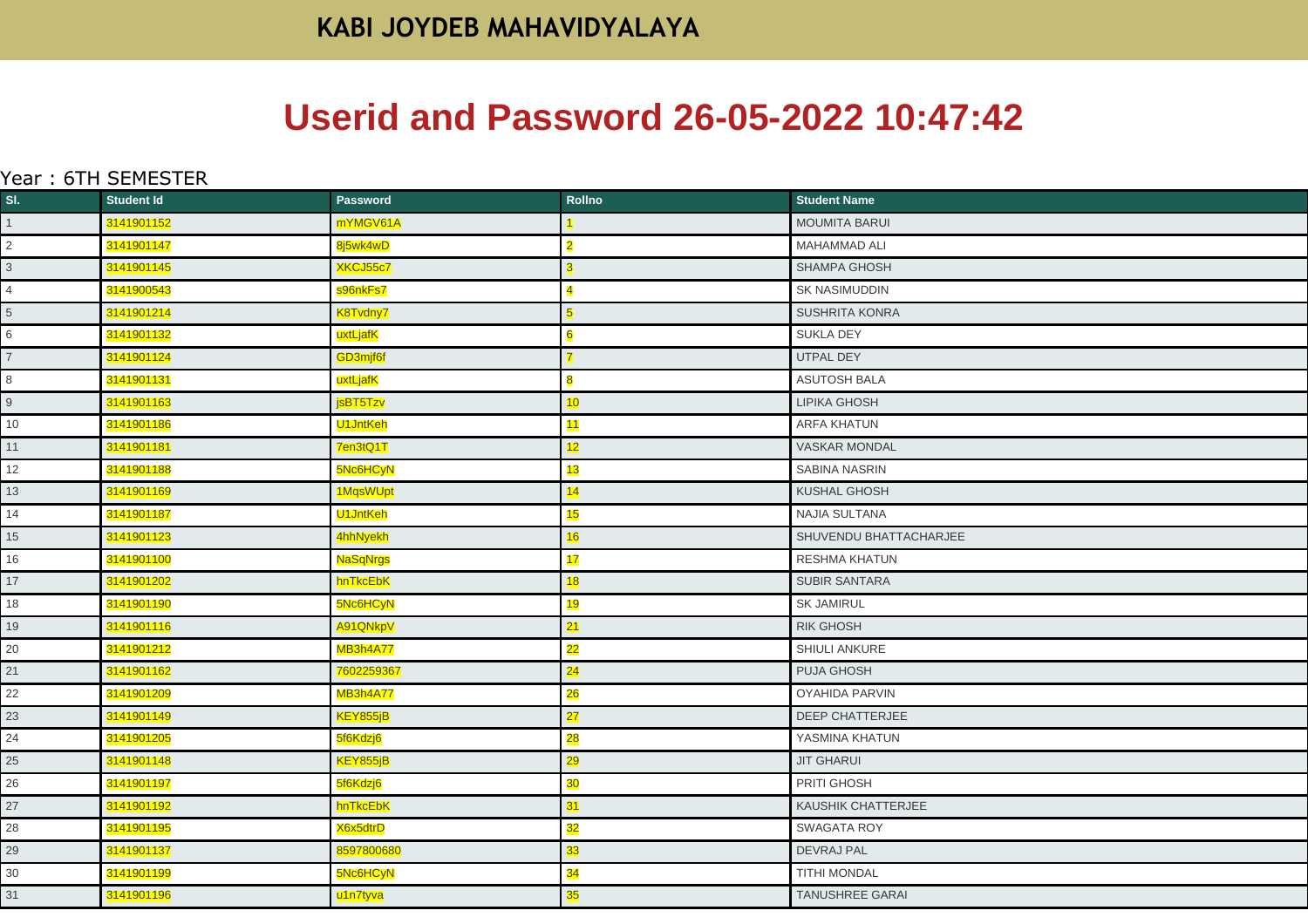| 32 | 3141901142        | frP5j9p6              | 36              | RESHMA KHATUN         |
|----|-------------------|-----------------------|-----------------|-----------------------|
| 33 | 3141901081        | <b>HHUUbvx6</b>       | 37              | <b>TARUN METE</b>     |
| 34 | 3141901088        | 1gv5Mx62              | 38              | SUBRATA RUIDAS        |
| 35 | 3141901139        | frP5j9p6              | 40              | <b>ASMA KHATUN</b>    |
| 36 | 3141901165        | 1MqsWUpt              | 42              | <b>SIMA GHOSH</b>     |
| 37 | 3141901220        | mpG85pn5              | 43              | <b>SK WASIM AKRAM</b> |
| 38 | 3141901182        | <b>cTVPHJsj</b>       | <u>44</u>       | <b>KRISHNA BAGDI</b>  |
| 39 | 3141901204        | u1n7tyva              | 45              | <b>SANJOY GARAI</b>   |
| 40 | 3141901174        | <b>NFLRWNvW</b>       | 46              | PUJA DASBAIRAGYA      |
| 41 | 3141901193        | hnTkcEbK              | 47              | <b>HRIDAY PANDEY</b>  |
| 42 | 3141901168        | 1MqsWUpt              | 48              | <b>SANCHITA DALAL</b> |
| 43 | 3141901144        | XKCJ55c7              | 49              | PAPIYA BAGDI          |
| 44 | 3141901143        | XKCJ55c7              | 50              | DEBIKA LAHA           |
| 45 | 3141901156        | xyeu5Ys6              | 51              | <b>TULIKA MALLICK</b> |
| 46 | 3141901106        | YQkb3jAX              | <mark>52</mark> | KAMALA RANI DAS       |
| 47 | 3141901172        | C6c4GVbs              | 53              | KHADIJA KHATUN        |
| 48 | 3141901108        | YQkb3jAX              | 54              | <b>MUSLIMA KHATUN</b> |
| 49 | 3141901159        | 1S86VZf4              | 55              | YASMINA KHATUN        |
| 50 | 3141901178        | <mark>rZzqGPjV</mark> | 56              | OISHI DAS             |
| 51 | 3141901170        | C6c4GVbs              | 57              | PUJA PAL              |
| 52 | 3141901097        | 3V4S2qtt              | 58              | PALLABI GHOSH         |
| 53 | 3141901173        | <b>NFLRWNvW</b>       | 59              | NABANITA GHOSH        |
| 54 | 3141901121        | n3v6Ndwj              | 60              | SHILPI DUTTA          |
| 55 | 3141901072        | duKWrzAD              | 61              | <b>ALIMA KHATUN</b>   |
| 56 | 3141901078        | x8k72BdA              | 62              | NAZIRA KHATUN         |
| 57 | 3141901180        | 7en3tQ1T              | 63              | SUPARNA RUIDAS        |
| 58 | 3141901166        | 1MqsWUpt              | 64              | <b>SAMIMA KHATUN</b>  |
| 59 | 3141901161        | 1S86VZf4              | 65              | RIMPA BASHURI         |
| 60 | 3141901184        | U1JntKeh              | 67              | PARAMITA SHU          |
| 61 | 3141901157        | 1S86VZf4              | 68              | <b>RANU SINGHA</b>    |
| 62 | 3141901164        | 1MqsWUpt              | 69              | <b>MANASI MAJI</b>    |
| 63 | <u>3141901122</u> | 4hhNyekh              | <u>70</u>       | <b>INDRANI GARAI</b>  |
| 64 | 3141901112        | A91QNkpV              | 71              | PUJA MONDAL           |
| 65 | 3141901126        | mina132001            | 73              | SHREYA MONDAL         |
| 66 | 3141901082        | <b>HHUUbvx6</b>       | 74              | ANAMIKA ADHIKARI      |
| 67 | 3141901073        | duKWrzAD              | 75              | <b>SUSMITA MONDAL</b> |
| 68 | 3141901087        | j2Hs2wk4              | 76              | SULEKHA METE          |
| 69 | 3141901086        | j2Hs2wk4              | 77              | <b>BHARATI METE</b>   |
| 70 | 3141901171        | C6c4GVbs              | 79              | TAHAMINA KHATUN       |
| 71 | 3141901207        | <b>MB3h4A77</b>       | 80              | KHALEDA KHATUN        |
| 72 | 3141901201        | G75MtDnM              | 81              | MITHU JADAB           |
|    |                   |                       |                 |                       |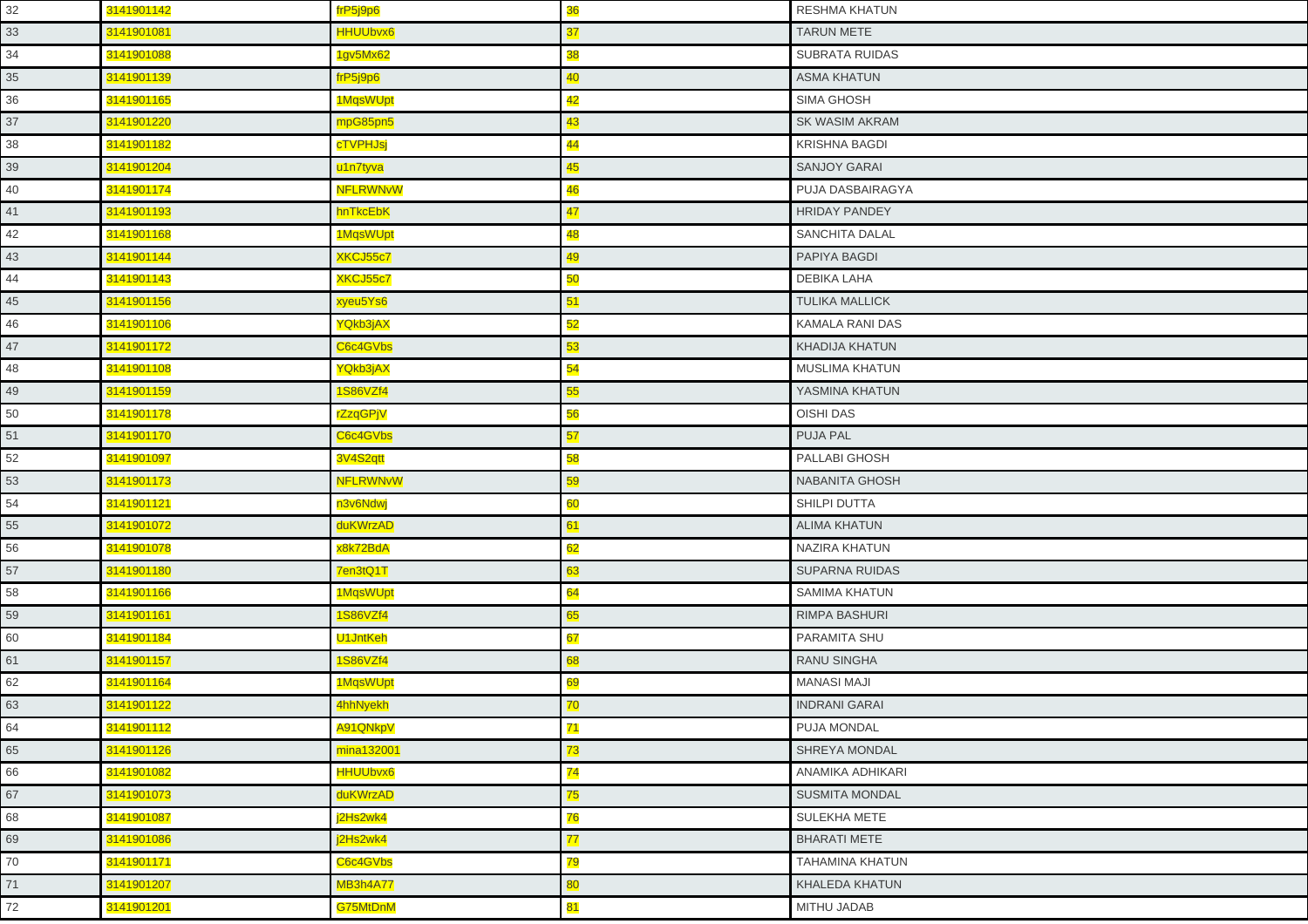| 73  | 3141901117 | bq2nymcT        | 82          | <b>PINKI MAL</b>       |
|-----|------------|-----------------|-------------|------------------------|
| 74  | 3141900823 | Q1zb5Qmy        | 83          | JAYGUNNISHA KAHTUN     |
| 75  | 3141901127 | SbE7z6tM        | 84          | KOYEL HALDER           |
| 76  | 3141901185 | U1JntKeh        | 86          | <b>RIYA PAL</b>        |
| 77  | 3141901160 | 1S86VZf4        | 87          | RADHARANI MUKHERJEE    |
| 78  | 3141901105 | YQkb3jAX        | 88          | SHAMPI HOWLADER        |
| 79  | 3141901191 | 5Nc6HCyN        | 89          | <b>SUBRATA SARKAR</b>  |
| 80  | 3141901177 | rZzqGPjV        | 91          | SATYAJIT BAURI         |
| 81  | 3141901138 | Debnath20002    | 92          | <b>DEBNATH SOREN</b>   |
| 82  | 3141901150 | mYMGV61A        | 93          | SUBHRA RATAN HALDER    |
| 83  | 3141901130 | uxtLjafK        | 94          | <b>HAFSA KHATUN</b>    |
| 84  | 3141901079 | x8k72BdA        | 95          | JINNATUNNASA KHATUN    |
| 85  | 3141901102 | MdAbsar7365     | 96          | <b>MD ABSAR</b>        |
| 86  | 3141901098 | <b>NaSqNrgs</b> | 97          | <b>KRISHNA RUIDAS</b>  |
| 87  | 3141901090 | 1gv5Mx62        | 98          | <b>SK FARHAN</b>       |
| 88  | 3141901091 | 1gv5Mx62        | 99          | <b>SK NURUL HODA</b>   |
| 89  | 3141901198 | <b>MB3h4A77</b> | 100         | SHIPRA GHOSH           |
| 90  | 3141901111 | A91QNkpV        | 101         | SASWATI CHATTERJEE     |
| 91  | 3141901208 | <b>MB3h4A77</b> | 102         | <b>NASRIN ZAHAN</b>    |
| 92  | 3141901125 | GD3mjf6f        | 103         | <b>BHARATI GHOSH</b>   |
| 93  | 3141901074 | duKWrzAD        | 104         | SANJU BHANDARI         |
| 94  | 3141901089 | 1gv5Mx62        | 105         | <b>BAPPA BAGDI</b>     |
| 95  | 3141901134 | E51yz8za        | 106         | <b>SAHEB SARKAR</b>    |
| 96  | 3141901099 | <b>NaSqNrgs</b> | 107         | PURNIMA MONDAL         |
| 97  | 3141901040 | y79AUQBj        | <b>108</b>  | <b>LATIKA MONDAL</b>   |
| 98  | 3141901104 | YQkb3jAX        | 109         | <b>BULTI MUKHERJEE</b> |
| 99  | 3141900987 | PQFxwgrK        | 111         | <b>SILPI GARAI</b>     |
| 100 | 3141900962 | LPTPKyeq        | 112         | ANKITA LAHA            |
| 101 | 3141901028 | <b>YkrQT2ms</b> | 113         | <b>SK RAJIBUL</b>      |
| 102 | 3141900994 | r5u9gheJ        | 115         | <b>SK SAHEB</b>        |
| 103 | 3141900923 | PmL5nZcd        | 116         | ANOWARA KHATUN         |
| 104 | 3141900943 | Swarup@123      | <u> 117</u> | SWARUP GHOSH           |
| 105 | 3141900944 | SnzT1HnA        | 118         | <b>PRADIP GARAI</b>    |
| 106 | 3141900922 | PmL5nZcd        | <u> 119</u> | MEHERA KHATUN          |
| 107 | 3141900975 | 633MwubS        | 121         | RINA GHOSH             |
| 108 | 3141900945 | SnzT1HnA        | 122         | <b>SUMAN SARKAR</b>    |
| 109 | 3141900935 | MTBgCLC6        | 123         | <b>KRISHNA DAS</b>     |
| 110 | 3141900936 | p1qVnNs7        | <u> 124</u> | PAYEL MEHATARI         |
| 111 | 3141801095 | Atkr3h6T        | 125         | LOB HAZRA              |
| 112 | 3141900958 | t6bD1wCt        | <b>126</b>  | <b>SK RAJIB</b>        |
| 113 | 3141901032 | AEdpE3aq        | 127         | SUBHRA MAHADANI        |
|     |            |                 |             |                        |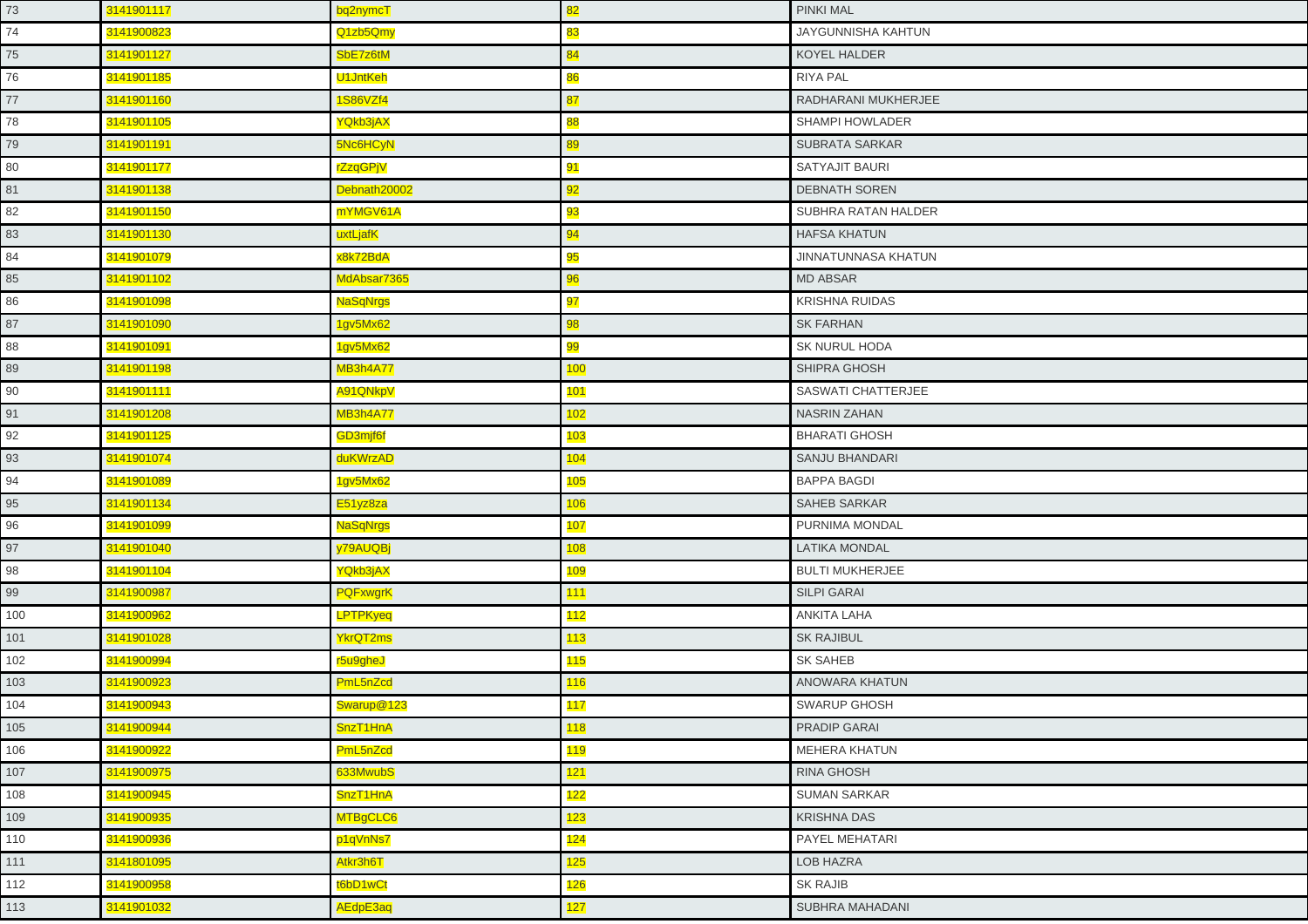| 114 | 3141901039 | y79AUQBj             | <u> 129</u>      | KHUKUMONI KISKU        |
|-----|------------|----------------------|------------------|------------------------|
| 115 | 3141900989 | lakiroy.@1           | 133              | <b>LUCKY ROY</b>       |
| 116 | 3141901065 | sApwrFt6             | <u> 134</u>      | <b>RINA MURMU</b>      |
| 117 | 3141901041 | y79AUQBj             | 136              | <b>RANI MURMU</b>      |
| 118 | 3141901046 | 6tW1ERqh             | <u> 139</u>      | SUBRATA BHANDARI       |
| 119 | 3141900980 | 2Wj3wnhf             | 140              | <b>JAMSED MOLLA</b>    |
| 120 | 3141901003 | VjD87ca5             | <u> 141</u>      | <b>SURYA BAGDI</b>     |
| 121 | 3141901002 | VjD87ca5             | 142              | DIBYENDU METE          |
| 122 | 3141900998 | BK2Wway6             | 143              | <b>SUGRIB BAGDI</b>    |
| 123 | 3141900999 | c4Qvgbn7             | 145              | PRADIP METE            |
| 124 | 3141901033 | LdMaTVuV             | <u> 151</u>      | SAMAPTI BIRBANSHI      |
| 125 | 3141901056 | DG63rLmK             | 152              | <b>SWARUP ANKURE</b>   |
| 126 | 3141901008 | HcZt77hA             | <b>153</b>       | SUSMITA GHOSH          |
| 127 | 3141901014 | Jahanaj@11380        | 157              | <b>JAHANAJ KHATUN</b>  |
| 128 | 3141901047 | <b>RMKLqSdf</b>      | <mark>158</mark> | CHANCHAL LOHAR         |
| 129 | 3141901020 | tahamina@2002        | 159              | <b>TAHAMINA KHATUN</b> |
| 130 | 3141901012 | Mina@11380           | <b>161</b>       | <b>MINA KHATUN</b>     |
| 131 | 3141901038 | <b>nzANEWhT</b>      | 164              | SAHINA KHATUN          |
| 132 | 3141901024 | g5Cc81xt             | <b>166</b>       | RANU METE              |
| 133 | 3141900774 | SALEK <sub>123</sub> | <b>167</b>       | <b>SK SALEK</b>        |
| 134 | 3141901025 | <b>YkrQT2ms</b>      | 168              | <b>RUMKI KAR</b>       |
| 135 | 3141900969 | yH61KtnT             | <b>169</b>       | MOZAMMEL HAQUE         |
| 136 | 3141900961 | LPTPKyeq             | <b>170</b>       | <b>NAMITA MONDAL</b>   |
| 137 | 3141900991 | <b>PQFxwgrK</b>      | 171              | LAKHIRAM MURMU         |
| 138 | 3141900967 | WpmBZsyV             | 174              | SANGITA GARAI          |
| 139 | 3141901030 | AEdpE3aq             | 175              | PAPIYA GARAI           |
| 140 | 3141901063 | sApwrFt6             | <b>176</b>       | <b>SOUROV GHOSH</b>    |
| 141 | 3141901031 | AEdpE3aq             | <b>178</b>       | <b>RIYA MONDAL</b>     |
| 142 | 3141901054 | 2mdyEKxM             | <b>179</b>       | RITESH SINGH           |
| 143 | 3141900927 | <b>ZZeXCSwK</b>      | 180              | KANIKA RUDRA           |
| 144 | 3141900929 | Be7vnTjJ             | 183              | <b>MADHUMITA GHOSH</b> |
| 145 | 3141901066 | 8Ua9aGg7             | <u> 184</u>      | <b>ASNUR KHATUN</b>    |
| 146 | 3141901021 | g5Cc81xt             | <b>187</b>       | <b>MANDIRA DUTTA</b>   |
| 147 | 3141901101 | rZzqGPjV             | <b>189</b>       | PRATIMA BISWAS         |
| 148 | 3141901070 | Khatun@2002          | <b>190</b>       | SEHERUNNESA KHATUN     |
| 149 | 3141901058 | Morium@2002          | 191              | <b>MORIUM KHATUN</b>   |
| 150 | 3141900978 | <u>kCwzLmvh</u>      | <b>192</b>       | <b>TANIMA GHOSH</b>    |
| 151 | 3141901022 | g5Cc81xt             | 193              | <b>SULATA BISWAS</b>   |
| 152 | 3141901077 | <b>VNyuaAqB</b>      | <b>196</b>       | MORZINA KHATUN         |
| 153 | 3141900988 | Samsuddin@1997       | <b>199</b>       | SK SAMSUDDIN           |
| 154 | 3141900650 | 5QTC1zg7             | <b>201</b>       | NANDITA CHAKRABORTY    |
|     |            |                      |                  |                        |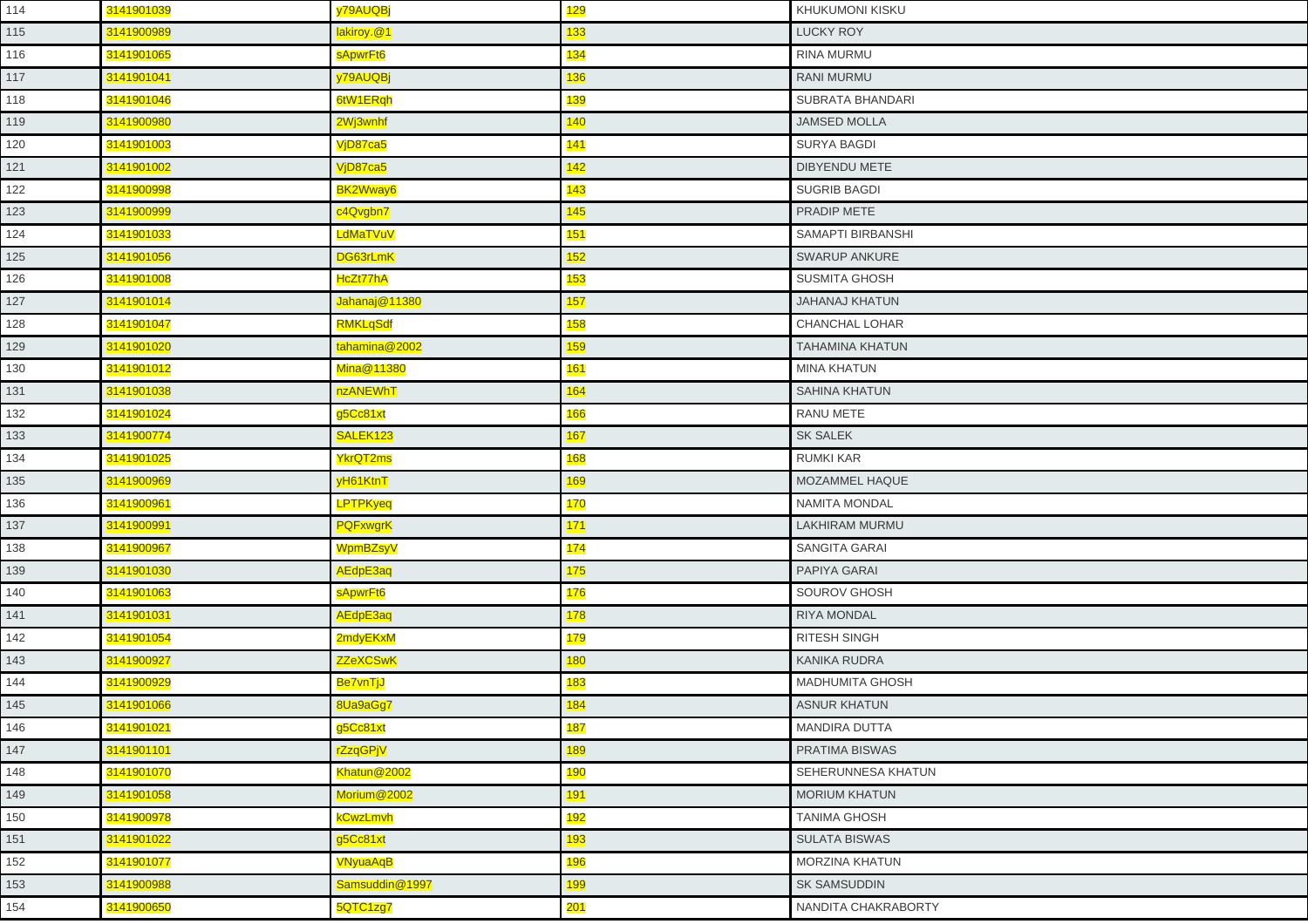| 155 | 3141900551 | Vham3Apv        | 202         | ANKAN MUKHERJEE             |
|-----|------------|-----------------|-------------|-----------------------------|
| 156 | 3141901015 | v3fS86r4        | <b>204</b>  | <b>DIP SUTRADHAR</b>        |
| 157 | 3141901067 | 8Ua9aGg7        | 205         | SUMITRA RUIDAS              |
| 158 | 3141901068 | 8Ua9aGg7        | 206         | PAYEL BAURI                 |
| 159 | 3141900947 | vGmsYJby        | 207         | <b>HASIBA KHATUN</b>        |
| 160 | 3141900959 | 9v5aZxss        | <b>208</b>  | ASRAFUL HOSSAIN             |
| 161 | 3141900933 | 7076934730      | 210         | <b>ATIKUR MONDAL</b>        |
| 162 | 3141900982 | 2Wj3wnhf        | 213         | SK SAHABAZ ALAM             |
| 163 | 3141900981 | mahammad        | 214         | <b>MD KAIF</b>              |
| 164 | 3141901044 | 6tW1ERqh        | 217         | MONDIRA BAGDI               |
| 165 | 3141900984 | <b>7wSYLfBM</b> | 218         | <b>INDIRA MONDAL</b>        |
| 166 | 3141901042 | y79AUQBj        | <b>219</b>  | <b>KANIKA PAL</b>           |
| 167 | 3141901049 | <b>RMKLqSdf</b> | 221         | <b>TUKU METE</b>            |
| 168 | 3141900803 | fdtJPYEK        | 222         | <b>SALMA KHATUN</b>         |
| 169 | 3141900828 | CUWC3Ju2        | 223         | <b>KEYA SAHA</b>            |
| 170 | 3141900872 | aDRTdjk5        | 224         | FARHANA SULTANA             |
| 171 | 3141900804 | fdtJPYEK        | 225         | <b>MOHASINA KHATUN</b>      |
| 172 | 3141900786 | <b>TytzNahn</b> | 229         | SABNAM MUSTAFI MONDAL       |
| 173 | 3141900719 | Y19phQD2        | 230         | <b>MEGHA SINGH</b>          |
| 174 | 3141900912 | <b>JSNzR3sT</b> | 231         | PUJA SARKAR                 |
| 175 | 3141900859 | 59ThHnAK        | 232         | RAHUL GARAI                 |
| 176 | 3141900861 | <b>MqGVupqJ</b> | 234         | SAHABUDDIN MONDAL           |
| 177 | 3141900860 | 59ThHnAK        | 235         | FATEMA KHATUN               |
| 178 | 3141900777 | N4v3bey2        | 236         | <b>MANOWR HOSSAIN</b>       |
| 179 | 3141900888 | ER1S5egy        | 237         | <b>MOBINA KHATUN</b>        |
| 180 | 3141900921 | 76XxBYpf        | 238         | <b>SAGAR METE</b>           |
| 181 | 3141900880 | 3x7ddctA        | 239         | ANJUMANARA KHATUN           |
| 182 | 3141900890 | QruDe7A4        | 241         | YEASMINA KHATUN             |
| 183 | 3141900690 | cSu7L6DJ        | 242         | <b>AZIM MONDAL</b>          |
| 184 | 3141900910 | 7y1262DV        | 244         | <b>SUMAN MONDAL</b>         |
| 185 | 3141900972 | 633MwubS        | 245         | ROMANA KHATUN               |
| 186 | 3141900866 | pJvudrcG        | <u> 246</u> | ANJAN KUMAR MAJI            |
| 187 | 3141900800 | 5EYWz5md        | 247         | <b>ABIDA KHATUN</b>         |
| 188 | 3141900639 | 5gV6CCxG        | 249         | <b>BIPADTARAN SUTRADHAR</b> |
| 189 | 3141900776 | Cr2a2mew        | 250         | <b>SARMINA KHATUN</b>       |
| 190 | 3141900932 | Be7vnTjJ        | 251         | SUBRATA ANKUREY             |
| 191 | 3141900891 | QruDe7A4        | 253         | ROHIT CHANDRA               |
| 192 | 3141900802 | 5EYWz5md        | <b>254</b>  | SUNIA KHATUN                |
| 193 | 3141900602 | 8TNne4uw        | 255         | JAYANTA MONDAL              |
| 194 | 3141900708 | vZZrxVGA        | <b>256</b>  | SAHINUR KHATUN              |
| 195 | 3141900837 | 686AWEqq        | 257         | <b>SK HASIBUL</b>           |
|     |            |                 |             |                             |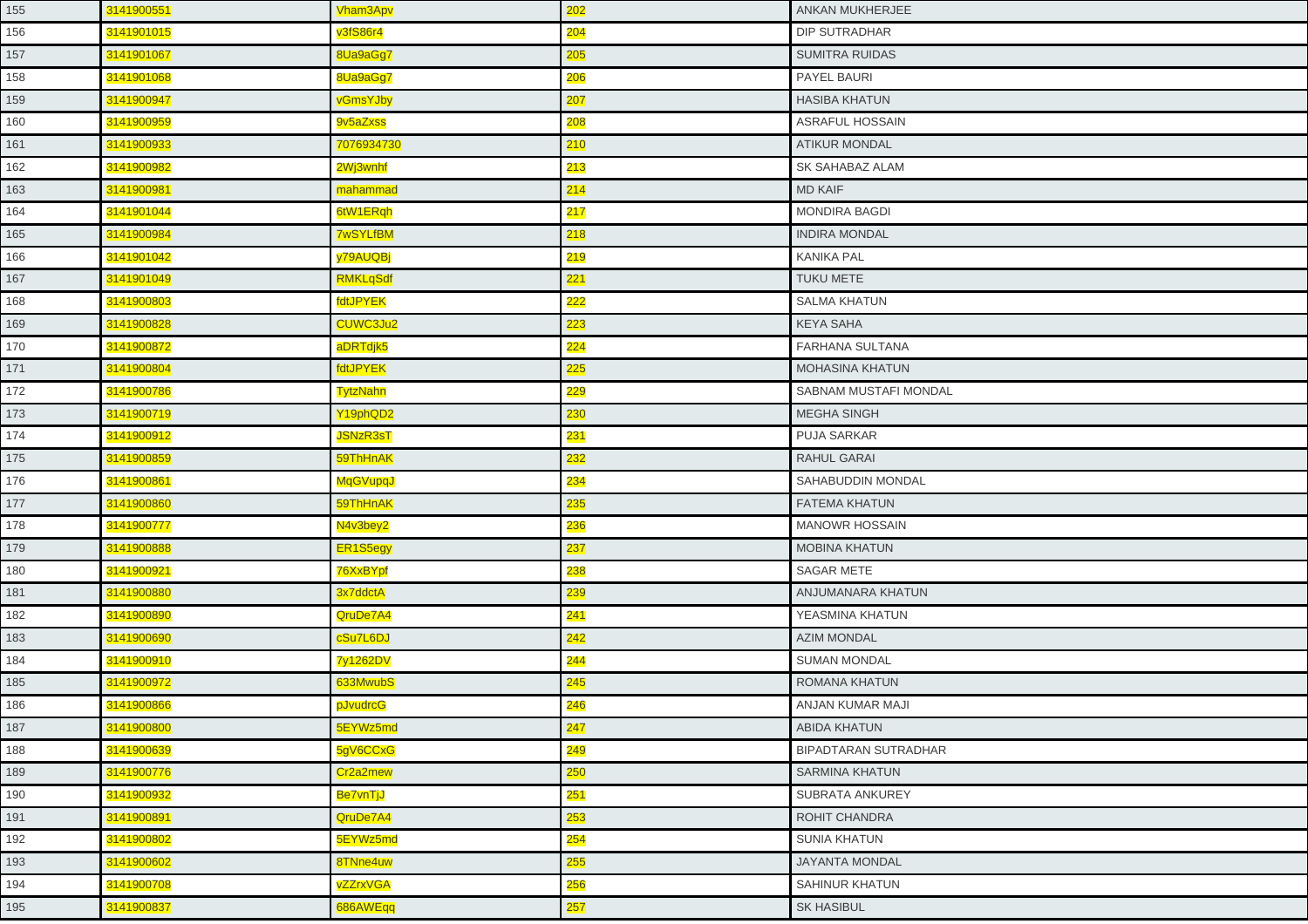| 196 | 3141900907 | Habibur@2002    | <mark>258</mark> | <b>SK HABIBUR</b>     |
|-----|------------|-----------------|------------------|-----------------------|
| 197 | 3141900810 | zT8Uk1hG        | 259              | <b>SK RAJIM ALI</b>   |
| 198 | 3141900595 | fZs3e9n7        | <b>260</b>       | SK NAIMUDDIN          |
| 199 | 3141900894 | sKgb51p2        | 261              | <b>TANMOY MONDAL</b>  |
| 200 | 3141900887 | ER1S5egy        | 263              | NURJAHAN KHATUN       |
| 201 | 3141900822 | Q1zb5Qmy        | 264              | <b>KULSUMA KAHTUN</b> |
| 202 | 3141900875 | aDRTdjk5        | 265              | <b>RAHUL SING</b>     |
| 203 | 3141900908 | WYs6R9kq        | 267              | <b>SUMAN BAGDI</b>    |
| 204 | 3141900920 | 76XxBYpf        | 269              | PRASHANTA MONDAL      |
| 205 | 3141900898 | 955QQ6c1        | 271              | <b>SK ANIKUL</b>      |
| 206 | 3141900862 | <b>MqGVupqJ</b> | <b>274</b>       | SOWGHOTA GHOSH        |
| 207 | 3141900885 | ER1S5egy        | 275              | <b>RESHMA KHATUN</b>  |
| 208 | 3141900901 | eEDB57ws        | 276              | PIYALI SAHA           |
| 209 | 3141900867 | pJvudrcG        | 278              | <b>SUTANU GHOSH</b>   |
| 210 | 3141900883 | 3x7ddctA        | <u> 280</u>      | SIMA MARDI            |
| 211 | 3141900807 | <b>XzefzZuJ</b> | 281              | PRATAP NARAYAN ROY    |
| 212 | 3141800695 | xWt9mXc4        | <b>281</b>       | RABINDRA NATH SARKAR  |
| 213 | 3141900904 | WYs6R9kq        | 283              | <b>SUNNIMA TUDU</b>   |
| 214 | 3141900853 | haxXHutf        | 285              | <b>NASIMA KHATUN</b>  |
| 215 | 3141900877 | mbjFubDB        | 289              | <b>FATEMA KHATUN</b>  |
| 216 | 3141900835 | qNc23DAs        | 290              | <b>GANESH SEN</b>     |
| 217 | 3141900879 | mbjFubDB        | 291              | RUPTARA KHATUN        |
| 218 | 3141900851 | haxXHutf        | 293              | TUHINA KHATUN         |
| 219 | 3141900855 | Zwkwtvgd        | 295              | <b>SAHELI PAL</b>     |
| 220 | 3141900811 | <b>KtCGzTB7</b> | 296              | <b>SUNIL MURMU</b>    |
| 221 | 3141900852 | haxXHutf        | 297              | <b>PRIYA SAHA</b>     |
| 222 | 3141900812 | <b>KtCGzTB7</b> | 298              | <b>BIDYUT HAZRA</b>   |
| 223 | 3141900841 | JpT1HFdn        | 299              | <b>NAFISA SULTANA</b> |
| 224 | 3141900813 | <b>KtCGzTB7</b> | 300              | SOMNATH BAGDI         |
| 225 | 3141900839 | JpT1HFdn        | 302              | <b>HASMINA KHATUN</b> |
| 226 | 3141900868 | pJvudrcG        | 303              | RATNA CHAKRABORTY     |
| 227 | 3141900874 | aDRTdjk5        | <b>304</b>       | SADHANA PAL           |
| 228 | 3141900826 | 1A84kHE4        | 305              | SOURAV GHOSH          |
| 229 | 3141900831 | CUWC3Ju2        | 306              | AKASH GHOSH           |
| 230 | 3141900900 | 955QQ6c1        | 307              | ROWSONA KHATUN        |
| 231 | 3141900919 | 76XxBYpf        | 308              | MOZAMMEL MONDAL       |
| 232 | 3141900918 | wM5ZRWzh        | 309              | <b>SK WASERUL</b>     |
| 233 | 3141900846 | wgayHzmS        | 310              | PINKA SARKAR          |
| 234 | 3141900876 | mbjFubDB        | <u>312</u>       | MOUSUMI METE          |
| 235 | 3141900873 | aDRTdjk5        | 313              | SEULI METE            |
| 236 | 3141900856 | Zwkwtvgd        | <b>314</b>       | <b>BASANTI SARKAR</b> |
|     |            |                 |                  |                       |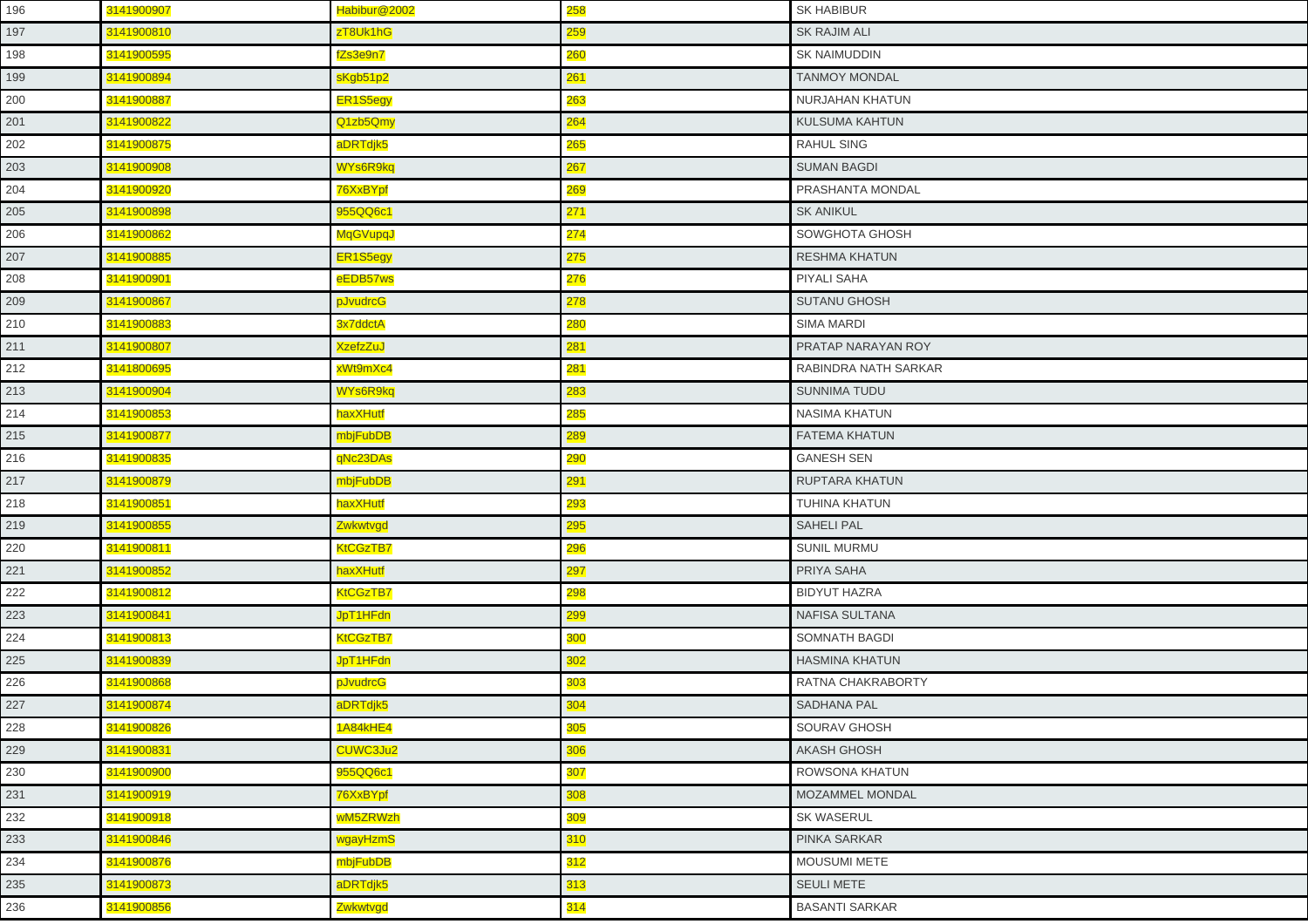| 237 | 3141900795 | hLCxz3eQ        | 316              | RAMKRISHNA GHOSH          |
|-----|------------|-----------------|------------------|---------------------------|
| 238 | 3141901029 | AEdpE3aq        | 317              | RIJIA SULTANA             |
| 239 | 3141901006 | 6X3Ug3uB        | 319              | <b>DILIP BASKI</b>        |
| 240 | 3141901019 | 3s9rT7d2        | 320              | SK MAHAMMADUL HASAN       |
| 241 | 3141900857 | 59ThHnAK        | 322              | <b>SUMIT ANKURE</b>       |
| 242 | 3141901218 | zvjH4ueB        | 323              | <b>SUMON LOHAR</b>        |
| 243 | 3141900801 | 5EYWz5md        | 325              | NAZRUL KHADIM             |
| 244 | 3141900906 | WYs6R9kq        | <b>328</b>       | REKHA SARKAR              |
| 245 | 3141900632 | cpzFCJqc        | 329              | YEASMINA KHATUN           |
| 246 | 3141900897 | 955QQ6c1        | 330              | UMA MAJUMDAR              |
| 247 | 3141900817 | 37cS5Vd9        | 333              | <b>SK SUROJ</b>           |
| 248 | 3141900836 | qNc23DAs        | 336              | <b>MANASHI KISKU</b>      |
| 249 | 3141901080 | x8k72BdA        | 337              | <b>SIMA MISTRI</b>        |
| 250 | 3141900582 | 5S1Eueja        | 345              | KAZI MD AMIR HOSSAIN      |
| 251 | 3141900561 | v5T53pCn        | 347              | <b>SUVRADIP GHOSH</b>     |
| 252 | 3141900764 | 1bScbsj9        | 348              | NOURIN SULTANA            |
| 253 | 3141900721 | AuX18Rs1        | 349              | PIU PAL                   |
| 254 | 3141900614 | <b>JGs7eSJq</b> | 350              | <b>SUKLA MONDAL</b>       |
| 255 | 3141900562 | v5T53pCn        | 351              | <b>UDITNARAYAN MISHRA</b> |
| 256 | 3141900533 | 3VWqAKwE        | 355              | RAHUL GARAI               |
| 257 | 3141900753 | <b>7HUGFvzJ</b> | 357              | <b>KORUNAMOY GOSWAMI</b>  |
| 258 | 3141900686 | rY3HL3wd        | 360              | <b>JHARNA KAHTUN</b>      |
| 259 | 3141900750 | X9mVrCfc        | 363              | JINAT REHENA MONDAL       |
| 260 | 3141900741 | tVbXEGjQ        | 365              | MEHERUNNESA KHATUN        |
| 261 | 3141900592 | EEDqu8y9        | 367              | <b>SURANJAN NAYAK</b>     |
| 262 | 3141900766 | jQk5sjCA        | 368              | <b>NOURIN KHATUN</b>      |
| 263 | 3141900555 | 6WJ7muG1        | 371              | <b>SABANA KHATUN</b>      |
| 264 | 3141900718 | Y19phQD2        | 372              | <b>RUPA MURMU</b>         |
| 265 | 3141900770 | 151 Cbkry       | 373              | <b>DEBJIT DUTTA</b>       |
| 266 | 3141900628 | P6qHRNuQ        | 374              | <b>GOLCHIHARA KHATUN</b>  |
| 267 | 3141900580 | py76Jdvc        | 375              | NAJMINA KHATUN            |
| 268 | 3141900679 | <b>PEj915Hf</b> | 376              | <b>SK ALAMIN</b>          |
| 269 | 3141900627 | P6qHRNuQ        | 377              | <b>KHADIJA KHATUN</b>     |
| 270 | 3141900579 | py76Jdvc        | 379              | <b>MONIRA KHATUN</b>      |
| 271 | 3141900559 | jxkjXwjW        | 382              | <b>ASHIF AKHTAR</b>       |
| 272 | 3141900550 | Vham3Apv        | <b>384</b>       | <b>SHYAMALI KISKU</b>     |
| 273 | 3141900659 | 9hHPpmH2        | 386              | RAJIBUL MOLLA             |
| 274 | 3141900729 | 4G7YUMpn        | 387              | SK TAJMUL HAQUE           |
| 275 | 3141900596 | Mazid@1         | 389              | <b>ABDUL MAZID</b>        |
| 276 | 3141900685 | rY3HL3wd        | <mark>392</mark> | SONIA KAHTUN              |
| 277 | 3141900585 | Halima@123      | 393              | <b>HALIMA KHATUN</b>      |
|     |            |                 |                  |                           |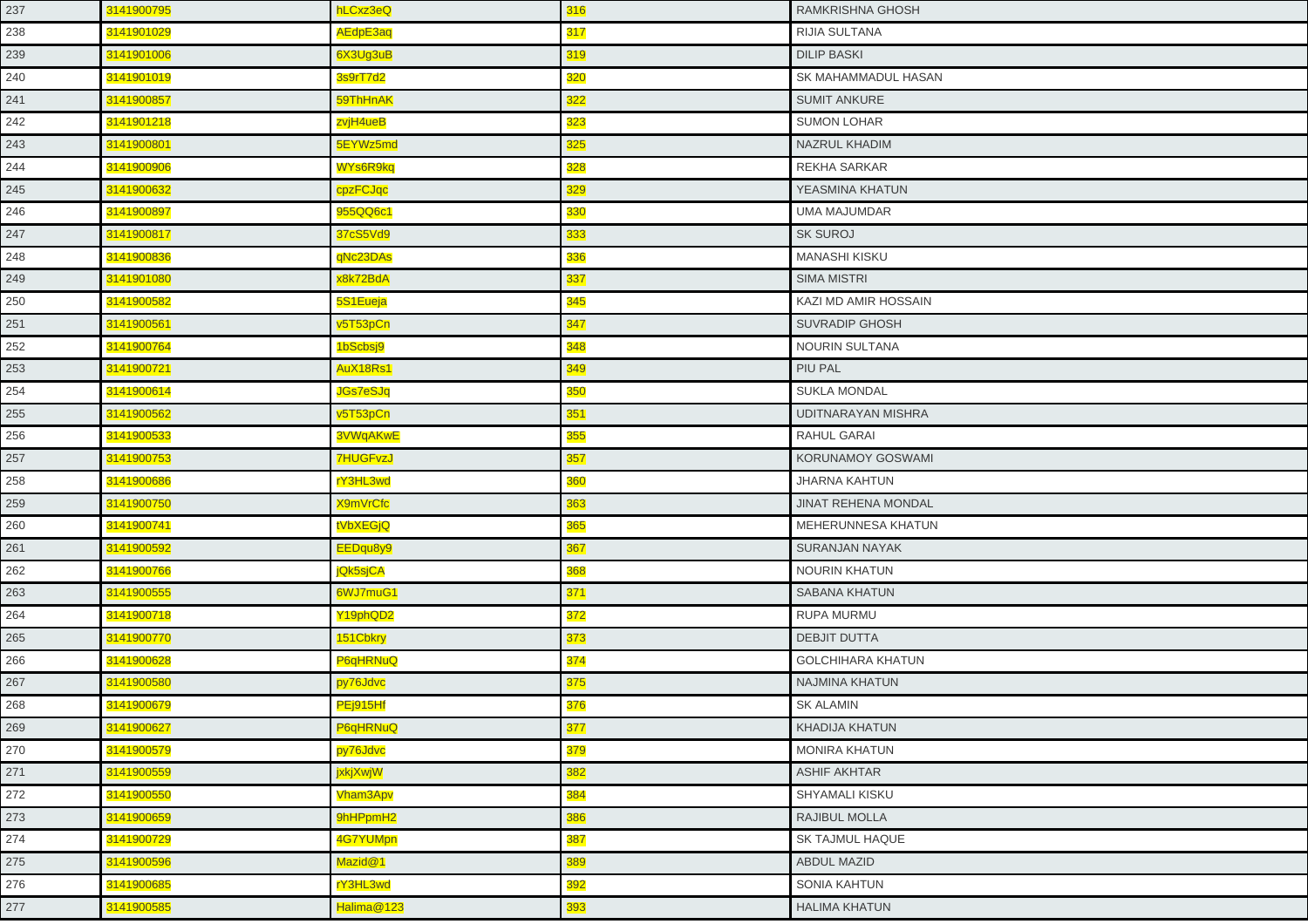| 278 | 3141900712 | <b>NAAB8Xkw</b>       | <b>396</b> | <b>CHITRA SOW</b>      |
|-----|------------|-----------------------|------------|------------------------|
| 279 | 3141901007 | HcZt77hA              | 397        | <b>MAIMANA KHATUN</b>  |
| 280 | 3141900535 | Selim@12              | 398        | <b>MD SELIM</b>        |
| 281 | 3141900714 | NAAB8Xkw              | 401        | <b>BEAUTY SOW</b>      |
| 282 | 3141900756 | <b>K3HerwnG</b>       | <u>402</u> | SK OBAYDULLA           |
| 283 | 3141900746 | ePygFBsd              | 403        | <b>RUMPA MONDAL</b>    |
| 284 | 3141900760 | VCa7FqF7              | <u>405</u> | <b>SK ANJAR ALI</b>    |
| 285 | 3141900669 | yxSM6fDq              | 406        | <b>KRISHNENDU RAY</b>  |
| 286 | 3141900620 | k1eK6Tyn              | 407        | <b>MENOKA MADDI</b>    |
| 287 | 3141900672 | 6RFjZgtn              | 409        | <b>JOY BHANDARI</b>    |
| 288 | 3141900553 | Vham3Apv              | 410        | <b>BHARATI MONDAL</b>  |
| 289 | 3141900649 | uw54pyu9              | 411        | <b>TUHINA GHOSH</b>    |
| 290 | 3141900651 | 5QTC1zg7              | <u>412</u> | ARPITA GHOSH           |
| 291 | 3141900658 | YJ621tqw              | 413        | <b>SADHANA ROY</b>     |
| 292 | 3141900587 | SLg4u6rE              | <u>414</u> | <b>RINKU GHOSH</b>     |
| 293 | 3141900670 | yxSM6fDq              | 416        | <b>JASMIN SULTANA</b>  |
| 294 | 3141900713 | NAAB8Xkw              | 417        | <b>SUBHAJIT PAUL</b>   |
| 295 | 3141900762 | xW4Errv5              | 418        | <b>SK KABIRUL</b>      |
| 296 | 3141900621 | 2f7hRUmm              | 421        | <b>SALMA KHATUN</b>    |
| 297 | 3141900728 | nndm8Lzq              | 425        | <b>TAJKIRA KHATUN</b>  |
| 298 | 3141900554 | 6WJ7muG1              | 427        | <b>FATEMA KHATUN</b>   |
| 299 | 3141900563 | v5T53pCn              | 431        | SAGARIKA BANDYOPADHYAY |
| 300 | 3141900568 | h46w7hKS              | 432        | ANAMA KHATUN           |
| 301 | 3141900720 | AuX18Rs1              | 434        | <b>RIA BALA</b>        |
| 302 | 3141900654 | fqmppsAy              | 435        | YEASMINA KHATUN        |
| 303 | 3141900655 | YJ621tqw              | 436        | <b>TAHIDA KHATUN</b>   |
| 304 | 3141900701 | G6D5x1z5              | 438        | APARNA SAHA            |
| 305 | 3141900738 | <b>RBpjUFvS</b>       | 439        | <b>KRISHNA BAGDI</b>   |
| 306 | 3141900745 | ePygFBsd              | 443        | SONALI BAGDI           |
| 307 | 3141900724 | 19991999              | 444        | <b>SK JASIMUDDIN</b>   |
| 308 | 3141900633 | cpzFCJqc              | 445        | <b>GARGI MONDAL</b>    |
| 309 | 3141900671 | 6RFjZgtn              | 446        | MOSARAF HOSSAIN        |
| 310 | 3141900673 | R3uXLhgm              | 448        | AMIRUL ISLAM           |
| 311 | 3141900775 | Cr <sub>2a2</sub> mew | 453        | <b>SAGARIKA BAURI</b>  |
| 312 | 3141900821 | 1GMEkPxA              | 454        | IMRAN NAZIR KHADIM     |
| 313 | 3141900656 | YJ621tqw              | 455        | PARTHA BAGDI           |
| 314 | 3141900667 | yxSM6fDq              | 456        | <b>RAJIB SIKDAR</b>    |
| 315 | 3141900710 | 3eN3hWwy              | 457        | <b>SAGIRA KHATUN</b>   |
| 316 | 3141900609 | <b>VM5MeXB1</b>       | 458        | TASHMINA KHATUN        |
| 317 | 3141900564 | <b>7rGJXqsm</b>       | 460        | SAHANAJ PARVIN         |
| 318 | 3141900529 | a2A5ARpa              | 461        | ANINDITA MUKHERJEE     |
|     |            |                       |            |                        |